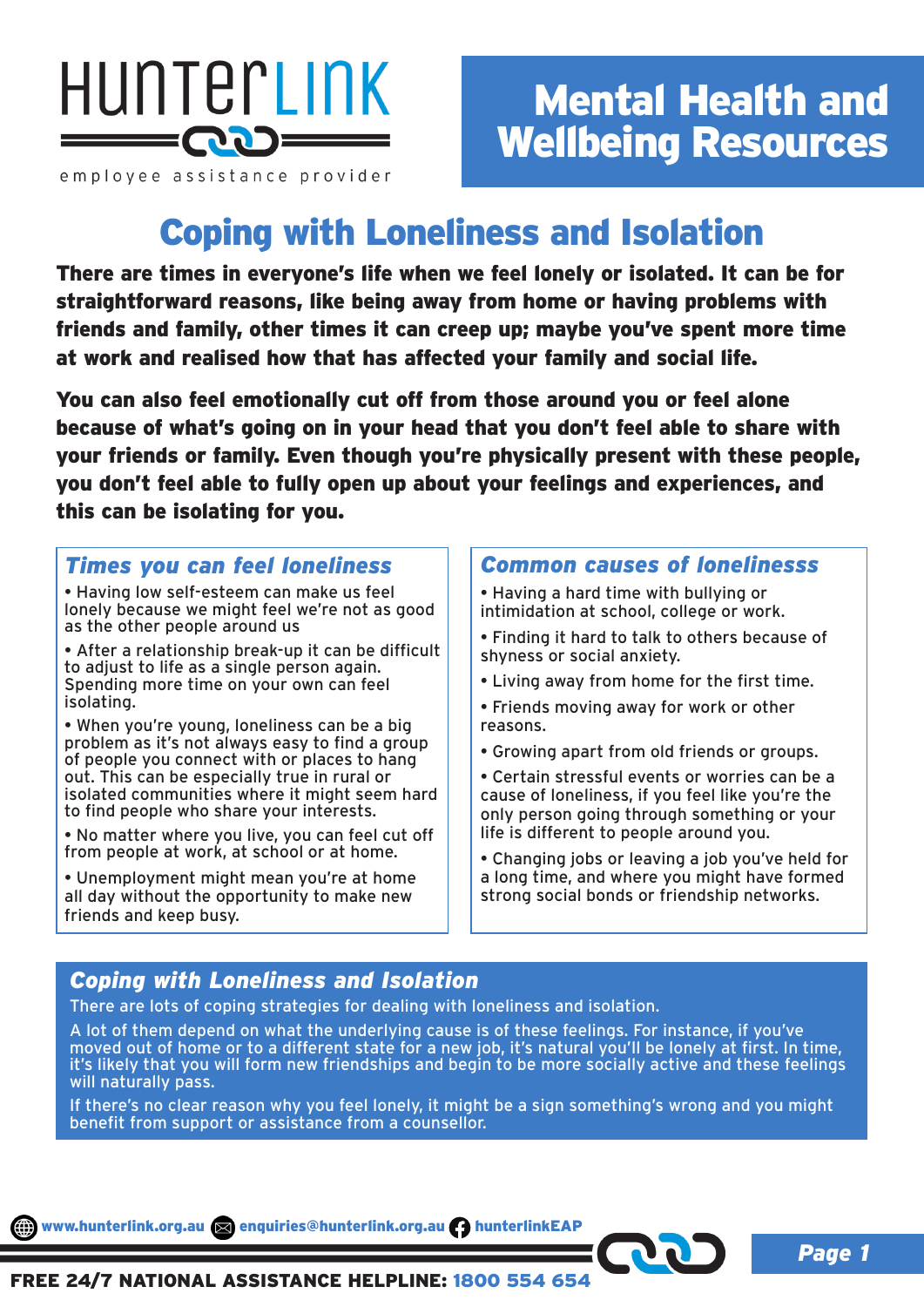

employee assistance provider

# Mental Health and Wellbeing Resources

# Coping with Loneliness and Isolation

## *Tips for coping with loneliness*

#### **• Get busy.**

Keeping yourself busy is a really effective way of dealing with loneliness. If you're in a situation where you're bored or can't find a job, volunteer with something you care about or think you might be interested in. Feeling needed and useful is really important sometimes.

#### **• Know that you're not alone**.

Feelings of loneliness or isolation don't mean there's something wrong with you. For example, moving for work can be a scary time for anyone. Being unemployed is also stressful and everyone in your life will understand this. But while at times you life may feel very different and your future may be uncertain, remember that everyone goes through difficult periods in life but that doesn't mean they need to face these challenges on their own.

#### **• Boost your self-esteem.**

A lack of confidence can hold you back in social situations. Meeting new people can be stressful when you don't feel good about yourself. Think of one thing about yourself that others admire, and build on that. Remember the things that you do well and that you've been commended for in the past. You'll quickly remember that there are many things about you that are unique and impressive.

#### **• Explore your interests.**

Taking up a hobby you've always wanted to get into can help you combat loneliness and isolation in different ways. If you're on your own in a new place it can be a great way of meeting new people and making new friends. If you're feeling lonely for no obvious reason, taking up an evening class or sport can help take your mind off it and keeps you busy doing something productive.

#### **• Enjoy your own company**

It might feel weird at first if you're used to being surrounded by other people, but, spending time alone can be really liberating. The freedom to be alone with your thoughts can be a great way of winding down. Try to feel comfortable with just yourself for company.

Generally when we think of people we want to be around, they are people who have a self-assurance that is attractive to others. Learning to be on your own and like your own company is a step towards this kind of confidence.

#### **• Try not to worry**

Feelings of loneliness often come and go during life. Sometimes the best thing to do is accept your feelings and remember you'll probably feel better after a while. If you're lonely because you're homesick, think about the point in the future when you'll be reunited with your friends and family, and try to enjoy whatever new experiences you're having away from home in the meantime.

If you're persistently lonely for no obvious reason, it can also be a sign of depression and something you should talk about with a counsellor or a trusted friend or family member.

www.hunterlink.org.au anquiries@hunterlink.org.au hunterlinkEAP